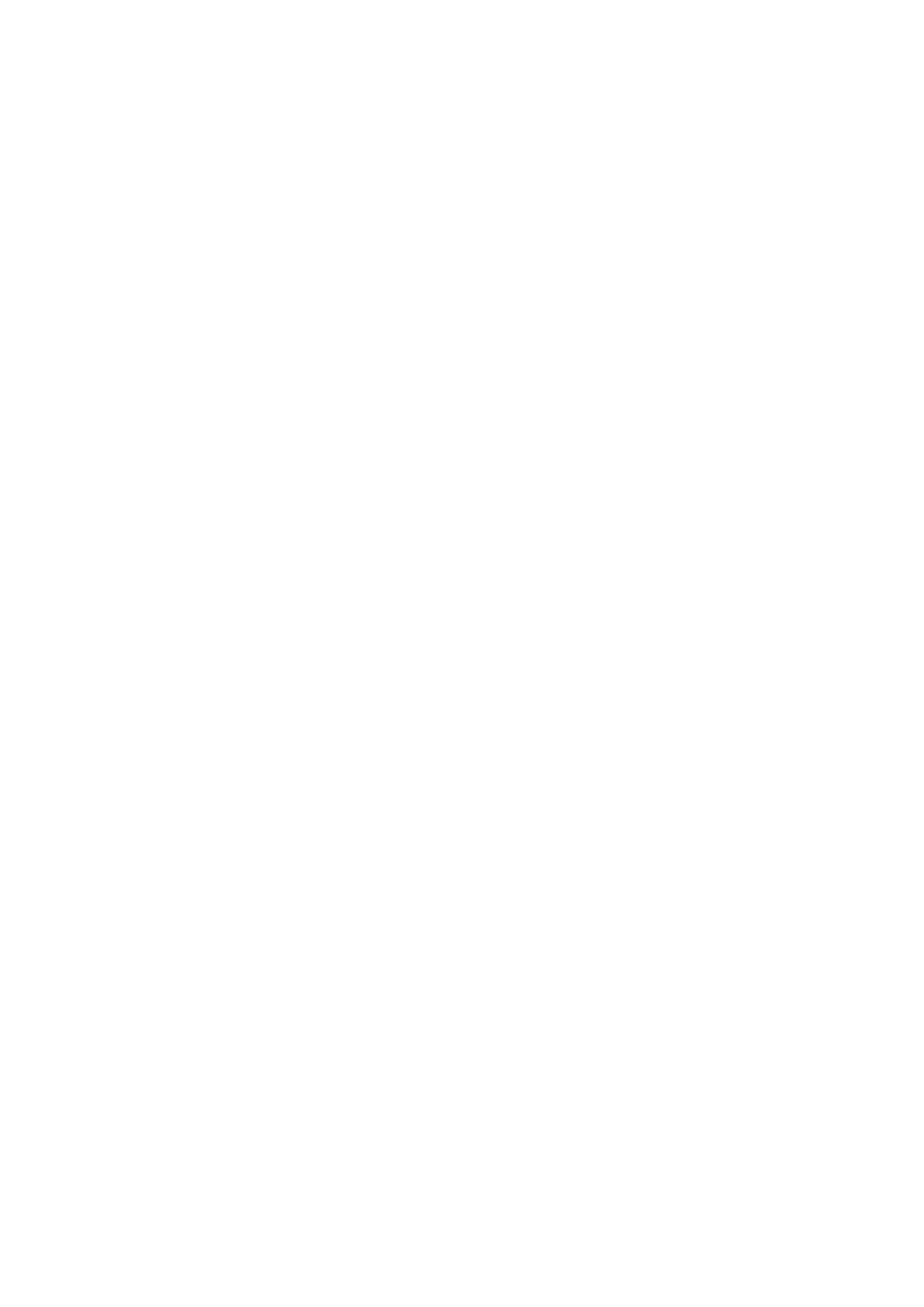## **ANNEX**

## **PREPARING FOR POST COVID-19 OPERATIONS: CONSIDERATIONS AND PRACTICALITIES FOR PORT COMMUNITY SYSTEMS, SINGLE WINDOW AND OTHER ELECTRONIC EXCHANGE PLATFORMS**

Port Community Systems (PCS), Single Window (SW) and other electronic exchange platforms that have during the COVID-19 global crisis been critical elements of the digital infrastructure for the supply chain, including sea and air ports, trade facilitation and cross border logistical and administrative/regulatory processes, are now considering how to plan and prepare for recovery and normalization of operations.

During the crisis those organizations managing such electronic platforms were able to easily transfer operations from office to home and still able to provide the quality services as trusted third parties. These electronic platforms are emerging from the crisis stronger and are considered even more critical by a wider range of stakeholders who are dependent on their digitalization expertise of the supply chain. IPCSA considers some key impacts and lessons learned from COVID-19.

## **COVID-19 pandemic impacts/lessons**

- Less resistance to change to new methods of working.
- All the projects and initiatives involving digitalization are now highest priorities.
- More support from the government and digitalization of processes in the supply chain, particularly administrative ones.
- Existing and new digital services become a priority.
- Remote work of employees can be more productive.
- Remote operation of business systems (PCS, SW, etc.) is critical for business continuity.
- Video conference and online meetings are useful tools as a substitute to face-to-face meetings.

## **Emerging from COVID-19 restrictions**

IPCSA, as the global representative body for the operators of Port Community System, Single Window Operators, Airport Community System and Cargo Community Systems, has with the support of its membership created some key points that should be considered in the post-COVID-19 world by Sea and Air Port Community Systems operators, Single Window operators, port and airport authorities and other electronic exchange platform operators. These points should be considered in relation to both your organization, your people and your operations:

- **Rationalize** Identify key aspects and people required to ensure operations and normalize activities.
- **Review** Record/note the changes that occurred from the start of restrictions and lockdowns to current social distancing guidance, the effect this had on operations and changes to operations and processes. Ensure the review of the changes and decisions on a continuous basis to be able to adapt to further changes in requirements.
	- **Reconsider** Reconsider lessons learned from the lockdown situation to be included in your governance and working environment, including employee home working as an option.
		- **Plan** Future impacts and review your internal meeting procedure and back-up solutions, bearing the practice from COVID-19 in mind.